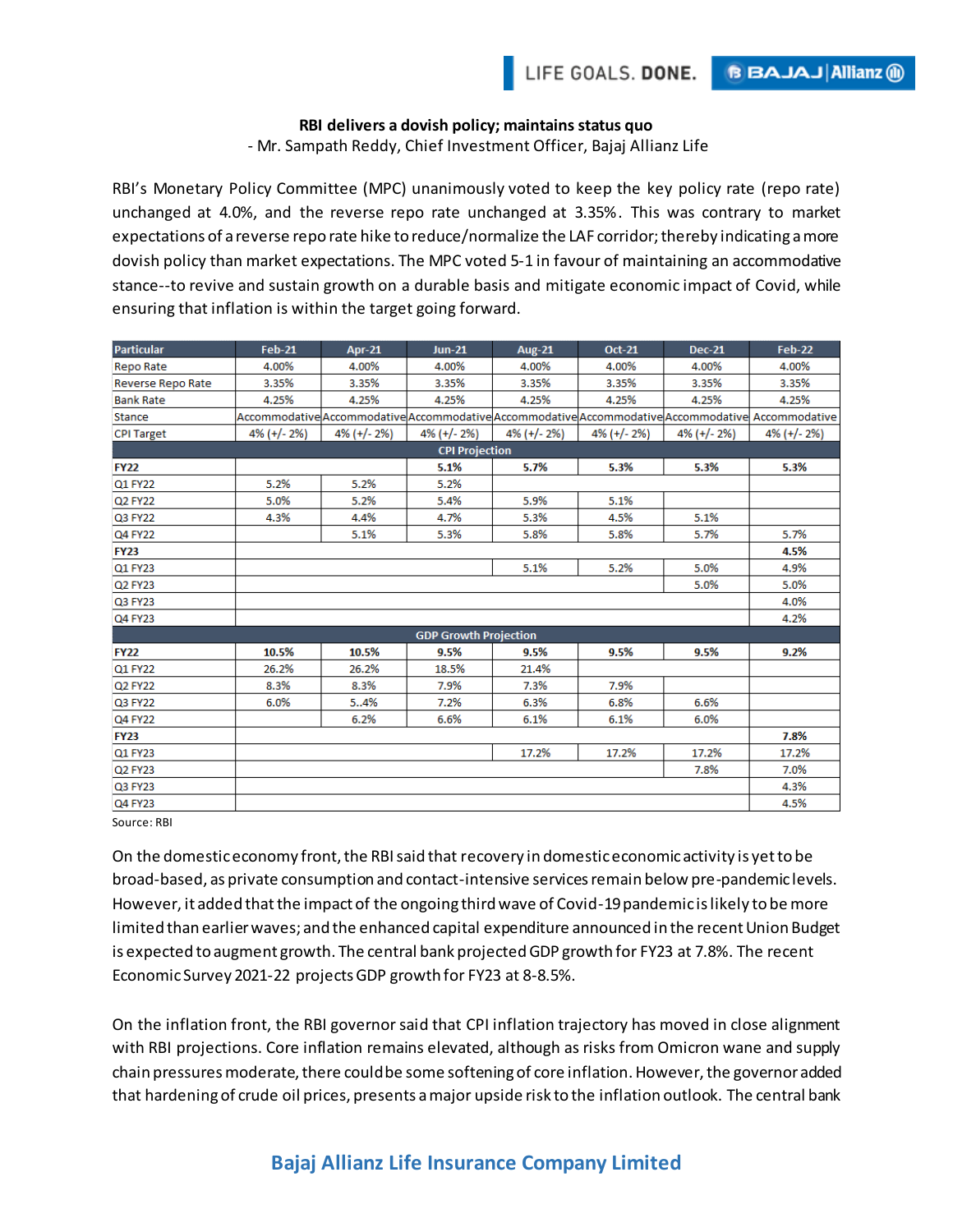maintained inflation forecast for FY22 at 5.3% and projected FY23 inflation at 4.5% (which is below market expectations).



## **India CPI Inflation Trend (%YoY)**

The RBI said that system liquidity continues to remain in large surplus, although average absorption under the LAF window declined from Rs 8.6 lakh crore during October-November 2021 to Rs 7.6 lakh crore in January 2022. The central bank said it is logical to restore the revised liquidity management framework in order to make it more flexible and agile. It has not spoken on any liquidity withdrawal; but indicated that variable rate repos (VRRs) and variable rate reverse repos (VRRRs) of 14-day tenor will operate as the main liquidity management tool.

Some other key additional measures announced by the RBI were as follows:

- The RBI had earlier announced an on-tap liquidity facility of Rs 50,000 crore and Rs 15,000 crore for emergency healthcare services and contact intensive sectors respectively, wherein banks were provided incentives to lend into these areas. The two schemes stand extended from 31st March 2022 to 30th June 2022.
- Under the Voluntary Retention Scheme (to facilitate long-term investment by FPIs to invest in debt securities), the limit has been enhanced from Rs. 1.5 lakh crore to Rs. 2.5 lakh crore effective from April 2022 beginning.
- Under digital payments, the cap for e-RUPI prepaid digital voucher has been enhanced from Rs 10,000 to Rs 100,000.

## **Outlook:**

The RBI policy has been more dovish than market expectations, and this has led to softening of bond yields post the policy announcement. The market was expecting some further liquidity normalization and an increase in the reverse repo rate to reduce/normalize the LAF corridor, but that didn't transpire in this policy. Also, the inflation forecast for FY23 was below market expectations, indicating that the RBI is still comfortable with the inflation trajectory in India. Globally, the inflation scenario is different with headline